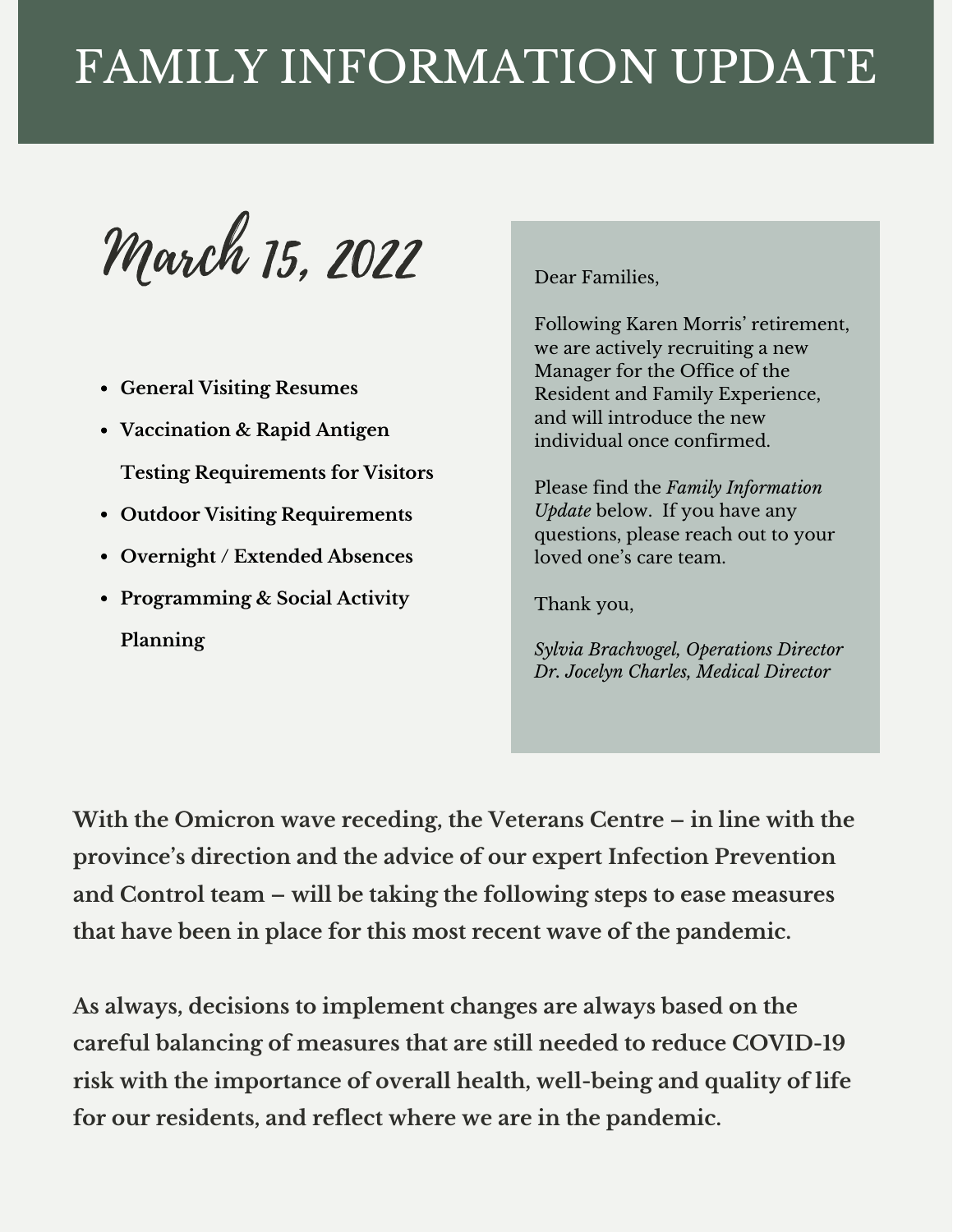# **OPENING UP ACCESS WITHIN THE VETERANS CENTRE:** *Ef ective immediately*

### **General Visiting Resumes:**

- General visitors, including children under the age of 5, may begin to visit again (please see testing status and vaccination requirements below which remain in place).
- Up to **a maximum of 4 visitors at a time** may visit a resident inside.
- All visitors still need to wear a mask at all times when in our facility (except for visitors under 2 years of age).
- Physical distancing is not required for visits.
- Visitors may accompany a resident for dining with a mask on, but may not eat with the resident (this includes in the room, in the dining room, or Sunny's cafeteria).

### **Vaccination & Testing Requirements for Visitors:**

- All visitors are expected to show proof of full vaccination (at least 2 doses) to be able to enter our facility (exception: children under age of 5, compassionate visits at end of life).
- Indoor Rapid Antigen Testing (RAT) visit testing requirements remain the same as previously communicated:
	- Regular/frequent visits (multiple days each week): *testing required 2 times per week on separate days.*
	- Visits twice a week on consecutive days: *testing required on the first day each week.*
	- Visits 1-2 days each week or less, not on consecutive days; *testing is required for every visit.*

## **Outdoor Visits:**

- Weather allowing, outdoor visits are possible, space permitting.
- If the visitor arranges with the resident / care team to meet at the L Wing entrance to go around the Sunnybrook campus for an outdoor visit only, Rapid Antigen Testing is not required. However, if you need to enter the building past the screening entrance for any reason, Rapid Antigen Testing requirements are in place.